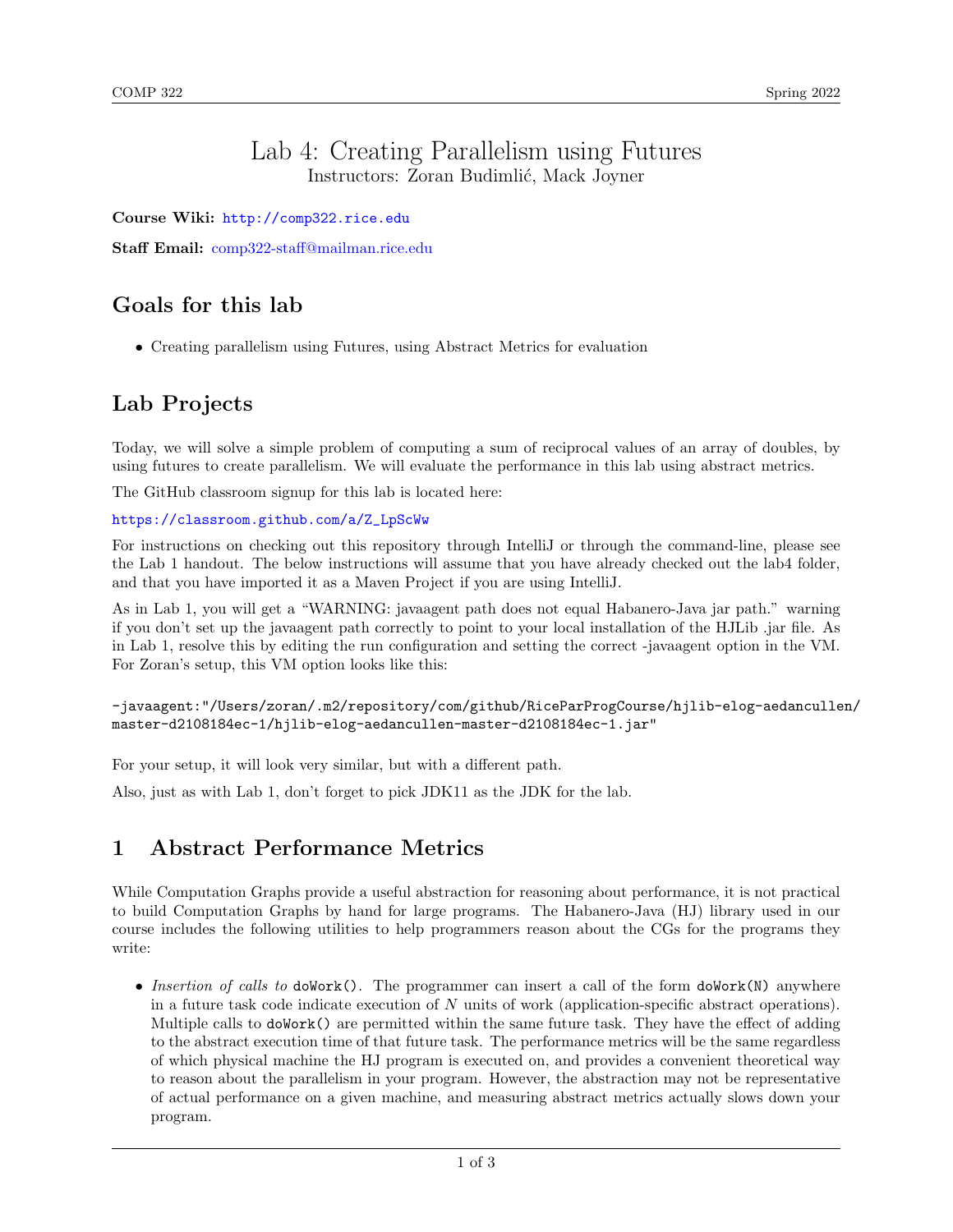In this lab, you will need to call doWork(1) for every double-precision addition you perform in your program.

• Printout of abstract metrics. If an HJlib program is executed with a specified option, abstract metrics are printed at the end of program execution that capture the total number of operations executed (WORK) and the critical path length (CPL) of the CG generated by the program execution. The ratio, WORK/CPL is also printed as a measure of ideal parallelism.

## 2 Parallelization of Reciprocal Array Sum using Futures

We will now work with the simple parallel array sum program introduced in the [Demonstration Video for](https://www.youtube.com/watch?v=pANGm8KqOG0&feature=youtu.be) [Topic 1.1.](https://www.youtube.com/watch?v=pANGm8KqOG0&feature=youtu.be) Edit the ReciprocalArraySum.java program provided in your GitHub repository. There are TODOs in the ReciprocalArraySum.java file guiding you on where to place your edits.

The goal of this exercise is to create an array of N random doubles, and compute the sum of their reciprocals in several ways, then compare the benefits and disadvantages of each. Performance in this lab will be measured using *abstract metrics* that accumulate *WORK* and *CPL* values based on calls to  $doWork(1)$ . The ways in which you will implement reciprocal sum are listed below:

- Sequentially in method seqArraySum().
- In parallel using two futures in method parArraySum2Futures(). It is important to add the calls to doWork(1) for every addition operation performed in your program on double values to keep track of abstract metrics. We only want you to call doWork(1) for additions on double values. Integer additions (for example loop indices or array indexing) and other double precision operations should be ignored. For the default input size, our solution achieved an ideal parallelism of just under 2.
- In parallel using four futures in method parArraySum4Futures(). You are essentially creating a version of parArraySum2Futures that uses 4 futures instead of 2. For the default input size, our solution achieved an ideal parallelism of just under 4.
- In parallel using eight futures in method parArraySum8Futures(). You are essentially creating a version of parArraySum2Futures that uses 8 futures instead of 2. You can probably recognize a pattern here, and instead of manually implementing code to create 2, 4, and 8 futures to solve these three problems, you should probably think of a way to generalize parallelization using N futures, where N is an arbitrary number, in order to avoid copying and pasting code. You will pass the test if you implement the first three problems manually, but if you implement a general parallelization function using N futures, the code for the first three problems will be straightforward calls to this function. For the default input size, our solution achieved an ideal parallelism of just under 8.
- In parallel with the goal of achieving *Maximum Parallelism*. Think about how to structure your code in order to execute as many as possible doWork(1) calls in parallel. You might be tempted to call your general parallelization function using N futures you wrote above (if you implemented it that way, of course) with DEFAULT N or DEFAULT N/2 as the number of futures to use to compute the result, but that is probably not going to work. Think about how you can decompose the work needed to be done in order to achieve maximum parallelism. What would be the CPL of such a computation graph? How should you structure your future task creation in order to achieve this CPL?

Our reference implementation achieved the ideal parallelism of 52428.75 for the default input size.

• When you complete your last task and achieve maximum parallelism, you will probably notice that the testReciprocalMaxParallelism test takes a lot longer to execute than the tests using 2, 4, or 8 futures. Can you explain why is that the case?